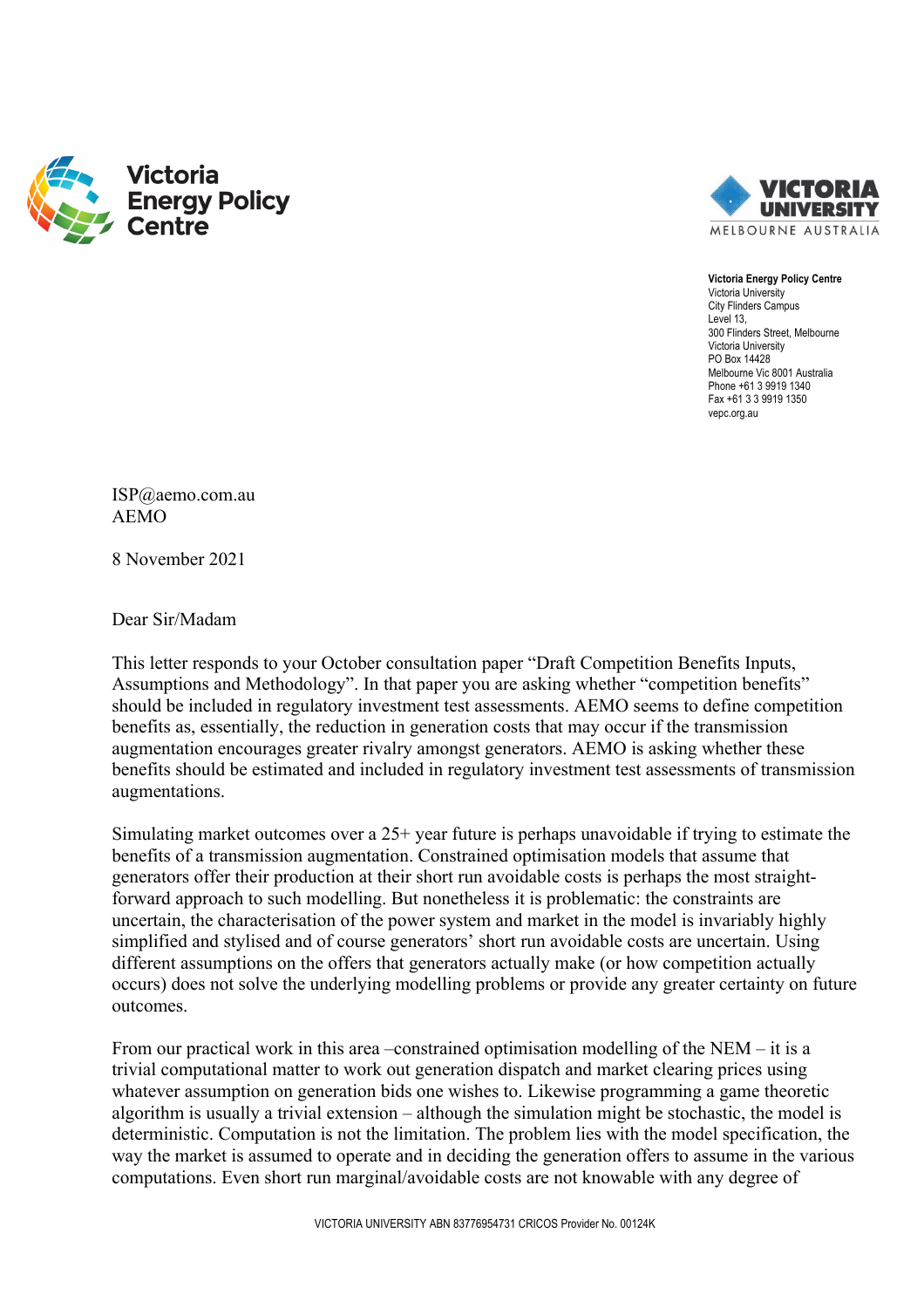



certainty. How then to plausibly suggest how generators with some level of ability to make, not take, prices might be expected to bid over a 40 year horizon with or without the transmission augmentation in question?

In other words,while "competition benefits" are easy to conceptualise they can not be estimated with any reasonable level of confidence. Likewise any conjecture that a transmission augmentation will provide competition benefits by stimulating competition is not in any way provable. No amount of effort in trying to develop the metaphorical mouse trap, will be able to catch this mouse.

The real question AEMO is asking is therefore not one of "inputs, assumptions and methodology". Rather, the relevant question is primarily a question of incentives and response to those incentives: what are the incentives on the transmission entity seeking approval for its augmentation, on the authorities that vet the proponents' claim or the incentive on interested parties with vested interests? And, what is the respective ability of those parties to promote their own interests in the regulatory process?

The transmission proponent obviously has an incentive to big-up the benefits of its proposed projects – it has an incentive to build and own those projects and wants to convince regulators to allow them to impose the costs of those projects on consumers. Regulators – and in this area it includes AEMO and the AER – may in principle be motivated by the public interest but in reality are fallible and can be expected to be susceptible to political and peer-group pressure, insularity and siloed thinking and the desire for the quiet life. Interested parties might be expected to line-up for or against the project depending on how they perceive it will affect their interests.

Do these parties have an equal ability to promote their interests? Clearly not: the transmission proponent has far greater financial resources than any other party, it also has superior technical skills, access to data and knowledge of the system. And, most importantly, its interests are concentrated: it has good reason to fight hard to get what it wants.

What about the regulators (including AEMO)? In some areas the technical capability gap relative to the proponent may not be large, but the regulator's resources are spread over many projects it will be involved in assessing. Importantly, as the approval process is currently set out, it is the regulator that reacts to the proponent and so the proponent, not the regulator, tends to drive the discussion. For all these reasons, the regulator can be expected to be in a weak position in trying to push back against over-wrought claims by the proponent.

Interested parties are even more disadvantaged in their access to technical skills and financial resources. Might it be unreasonable to conclude that in the long history of "consultation" in network regulation, consumers' critiques are seldom substantive?

Bringing these points together leads me to the conclusion that inviting transmission proponents to quantify "competition benefits" is likely to be an invitation to rent seeking that regulators and interested parties can be expected to be largely ineffective in stopping.